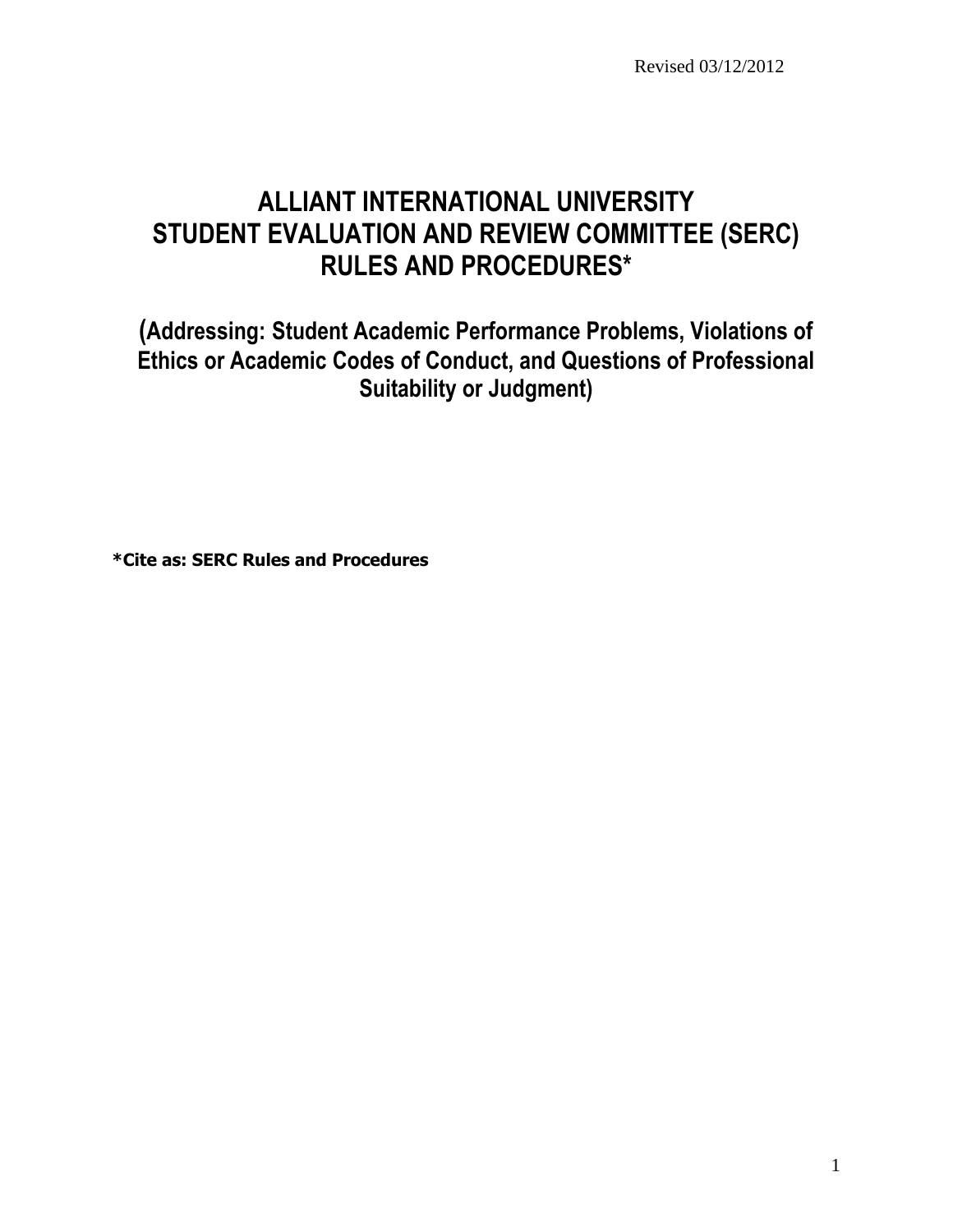# I. Overview

The goal of the Student Evaluation Review Committee (hereinafter "SERC" or "Committee") process is to uphold academic and professional standards, program standards, and University policies and procedures regarding student evaluation. The Committee will guide students toward successful completion of their program and assist with remediation of difficulties brought to the attention of the Committee. Successful program completion requires that all students meet academic standards and standards of professional competence, conduct, ethics, and demeanor required by their program of study.

The SERC process is utilized when concerns are raised about a student's academic sufficiency, fieldwork suitability, viability of professional judgment, or ethical or appropriate conduct in the academic learning environment. Difficulties in personal adjustment/appropriate behavior manifested outside of courses or field placement/internship are potentially relevant to a student's professional development and are also of interest to this Committee, though formal review of such cases may, depending on the specific circumstances, rest with the Non-Academic Code of Conduct Committee.

The SERC is a program-based committee aligned with the relevant accreditation and/or administration of the program and as such serves as a recommending body to the Program Director or equivalent, who makes the final decision. After meeting with a student, a SERC's recommendations about appropriate action can include: No Action Required, Remediation Plan, Warning, Probation, Mandatory Leave of Absence, Suspension or Termination.

II. General Committee Tasks

 $\overline{a}$ 

SERC is responsible for review of and recommendations on referrals concerning problematic issues arising from/under:

- A. Student's Academic Performance and Progress
- B. Student's Professional Suitability/Judgment
- C. Student's Ethical Behavior
- D. Academic Code of Conduct
- III. Structure of the Student Evaluation and Review Committee (SERC)
	- A. Membership (Composition and Responsibilities)
		- 1.  $\frac{\text{Composition}^1}{\text{Combosition}}$  The Committee is comprised of the following members (with voting rights unless otherwise indicated) who are appointed to the Committee by the Program Director or equivalent (with consultation as appropriate):
			- Core Faculty members (recommended minimum 3, including Chair)
			- **Student Services Representative (non-voting member)**

 $<sup>1</sup>$  The Program Director, at his/her option, may request the presence of the Program</sup> Coordinator in Committee meetings for administrative assistance.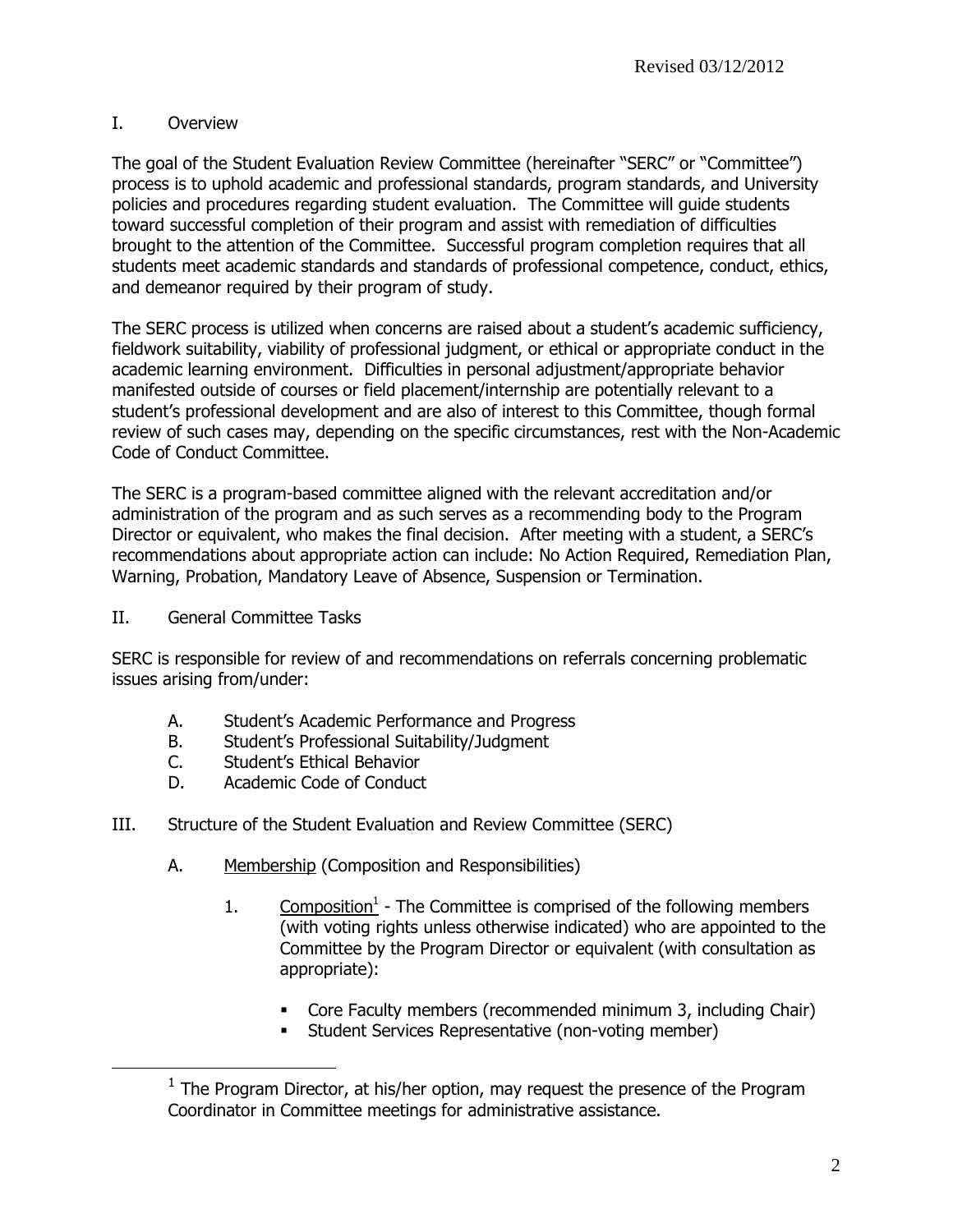- Fieldwork/Internship Representative, where relevant (non-voting if not Alliant faculty or equivalent status);
- Student Disability Coordinator, invited when student is registered with Student Disability Office, student accommodation is an issue, or otherwise, at request of the Program Director or equivalent (nonvoting member)
- Designated Official for International Students, invited when student is an international student (non-voting member)
- Bias-related Committee Representative, invited when a student has been accused of committing a bias-related incident (non-voting member)
- 2. Responsibilities of the Chair
	- a) Develops a meeting schedule after consulting with all members and assures the completion of the tasks of the Committee for the semester;
	- b) Conducts meetings in a professional and orderly manner;
	- c) Is knowledgeable about University and program policies and the relevant codes of ethics and their relationship to the issues being discussed;
	- d) Ensures that all necessary material (i.e., student files) and personnel are available at each meeting;
	- e) Assumes or delegates responsibility for the preparation and proper dissemination and storage of all written and verbal correspondence from the Committee, including, but not limited to, letters to the Program Director or equivalent, memos, etc.;
	- f) Tracks remediation plans and status of students in the process of remediation by the Committee;
	- g) Serves as spokesperson for the Committee to the Program and to the School;
	- h) In coordination with the Program Director or equivalent, confers and corresponds with University legal representatives when necessary;
	- i) Strategizes and plans the progression of the Committee in order to assure successful completion of its tasks each semester;
	- j) Addresses with the Program Director or equivalent issues of problematic performance by SERC members, including problems of attendance or behavior during the SERC or its deliberations;
	- k) Regularly communicates with Program faculty on issues related to the Committee's manner of operating and on issues related to prevention and remediation of the types of issues coming before the SERC; and
	- l) Assures a proper succession to the next Committee Chair of cases not resolved during the term of the Chair with clear communications to affected students about the transition and status of any pending cases.
- 3. Responsibilities of Members of the Committee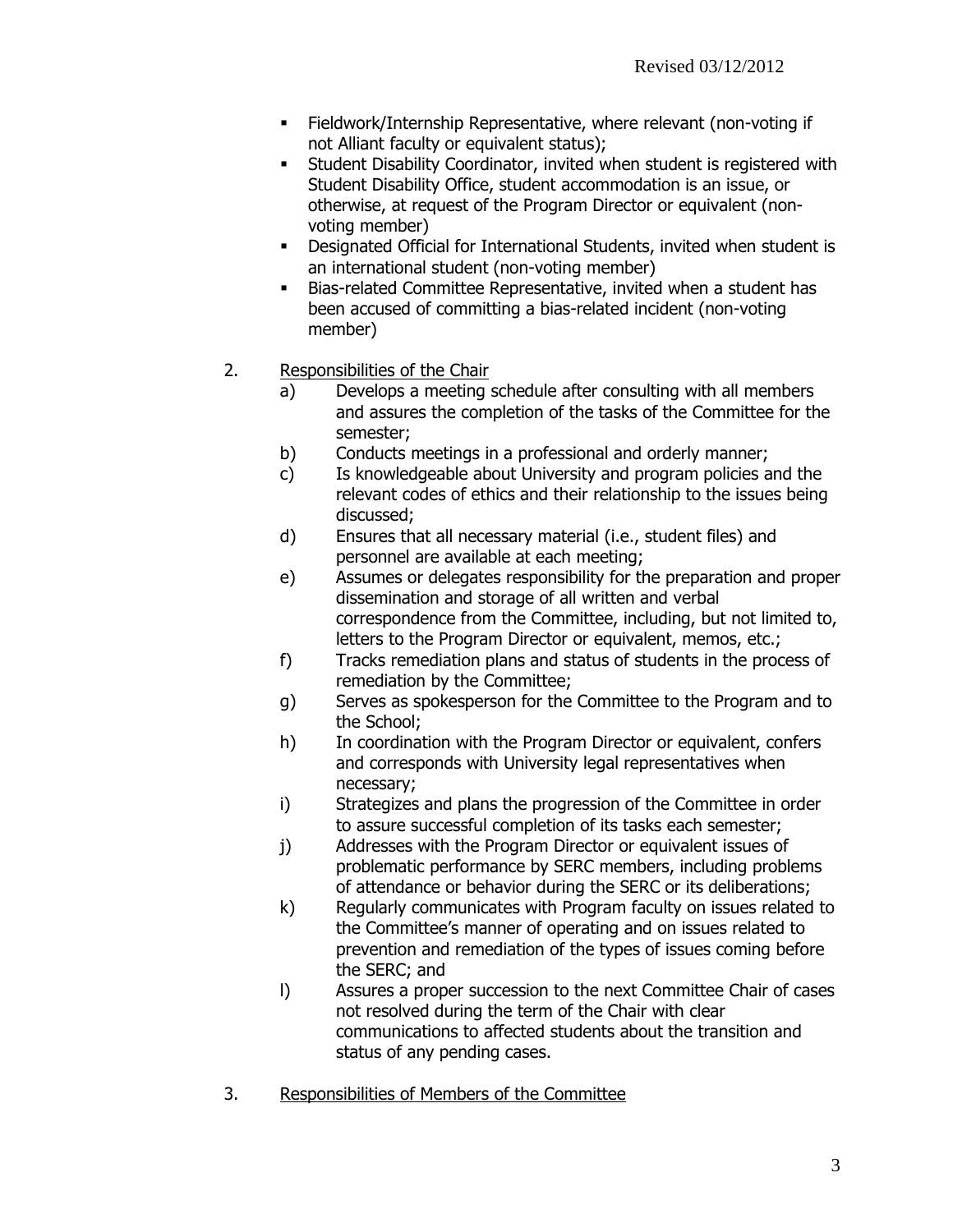- a) To attend all meetings.
- b) To carefully and thoroughly read the student file and any material the student has submitted to SERC and be prepared to discuss it with the SERC and the student.
- c) To understand and follow all University and School policies and procedures regarding SERC-related activities and responsibilities.
- d) To participate fully in each meeting, using impartial and unbiased judgment.
- e) To recuse her/himself from participation as a Committee member in cases in which the Chair determines that s/he has a conflict-ofinterest, or in cases in which s/he cannot evaluate the case fairly and impartially (this does not preclude the same Committee member from providing information relevant to that case). Examples of conflict of interest include, though are not limited to, the faculty member who referred the student to SERC.

## B. Term of Appointment of SERC Chair

The relevant Program Director or equivalent appoints the Committee Chair annually, and it is recommended that no one person serve as SERC Chair for a term longer than three (3) consecutive years.

## C. SERC Business Rules

As a general rule, Committee meetings require the presence of all members (or their alternates, where applicable) appointed by the Program Director or equivalent to the case. (In unusual circumstances, a simple majority of the voting and non-voting members shall constitute a quorum for purposes of allowing a meeting to proceed.)

In cases in which a Committee member has recused her/himself from serving (in accordance with Section III (A) above), the Program Director or equivalent will appoint an alternate faculty member from the Program to serve in her/his stead.

Committee recommendations will be by means of majority vote.

## D. Frequency of SERC Meetings

The SERC will meet on an "as needed" basis with sufficient regularity to assure that all student referrals are reviewed and acted on in a timely manner and that its other duties are discharged in a timely fashion. As a general rule, meetings will occur during periods when faculty members are on contract. Emergency meetings on an ad-hoc basis, however, may be called outside of these periods, where absolutely necessary, to respond to urgent deadlines in extraordinary cases.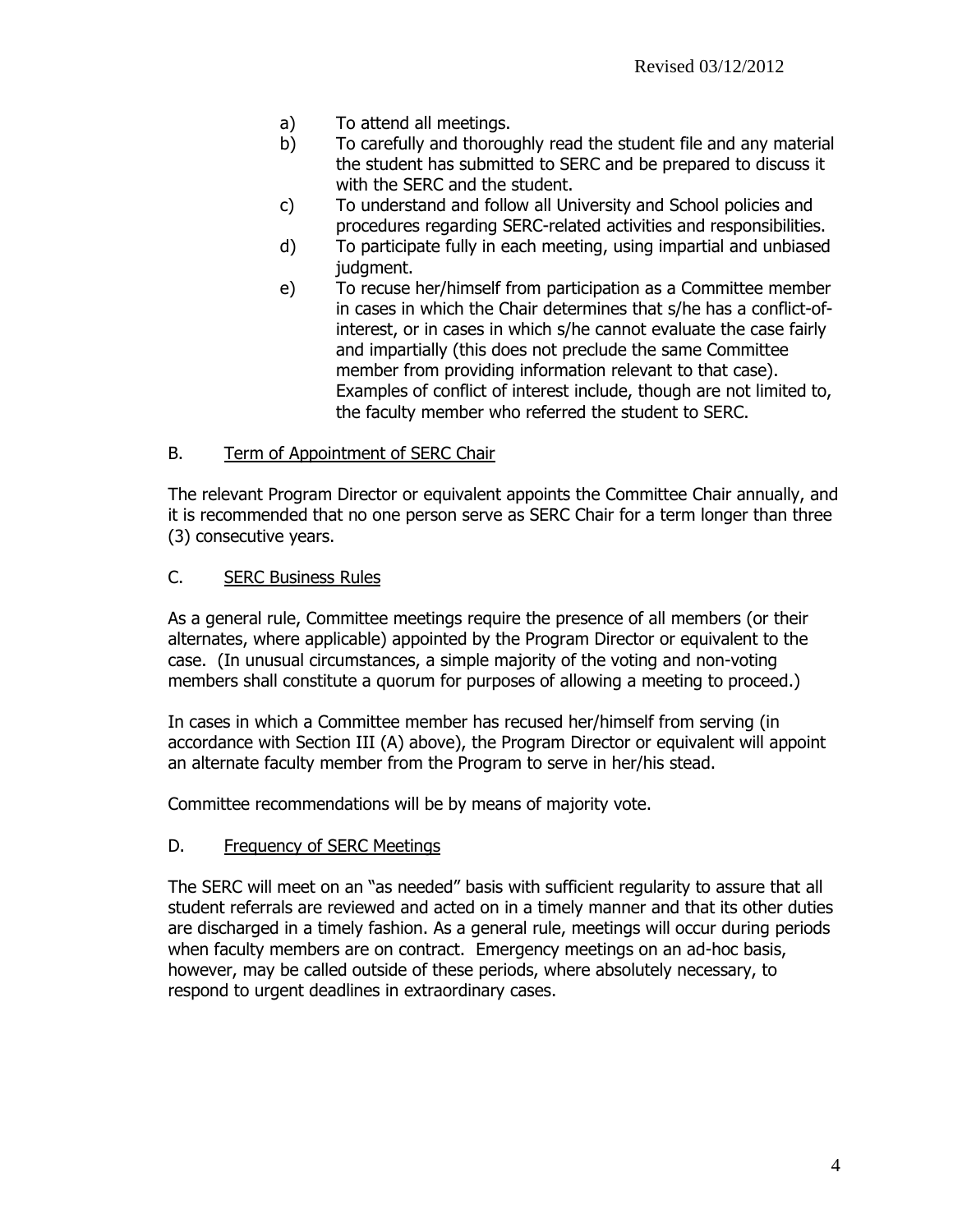## IV. Status of the Committee

## A. Nature of the Proceedings

SERC meetings are academic rather than legal proceedings. The presence of legal counsel and representation of any party therefore is not appropriate and is not permitted.

## B. Confidentiality

All SERC proceedings and related communications are governed by the confidentiality/privacy provisions of FERPA (Family Educational Rights and Privacy Act). Discussions, deliberations, decisions, and recommendations may not be shared with people outside of the Committee, other than for a legitimate educational purpose consistent with FERPA.

#### C. SERC Authority

SERC serves as an advisory body to the Program Director or equivalent, making recommendations for decision.

V. Bases for Referral to SERC

The Committee considers a broad range of student problems, including, but not limited to, insufficient academic performance and/or progress, lack of suitability for the profession, unethical or inappropriate behavior in courses or field placements/internships, and reported violations of the Academic Code of Conduct.

The following constitute areas of student difficulty:

- A. Insufficient Academic Performance or Progress: Probation Status results automatically from receipt of the following:
	- 1. For undergraduate students, a GPA below 2.0
	- 2. For graduate students, a GPA below 3.0
- B. Depending on the program, a student's academic standing may be jeopardized by one or more of the following:
	- 1. Receipt of one or more grades of C, D, F, No Credit/Fail, Marginal Pass/Some Concerns
	- 2. Receipt of one or more Incomplete grades
	- 3. Insufficient progress on dissertation/doctoral project
	- 4. Failure of comprehensive or competency examination
	- 5. Failure to meet academic program standards
- C. Professional Practice Field Training Unsuitability (at Graduate Level)

Fieldwork unsuitability refers to a student's behavior and/or decision-making that is unsuitable and/or inappropriate or unprofessional for practice in the field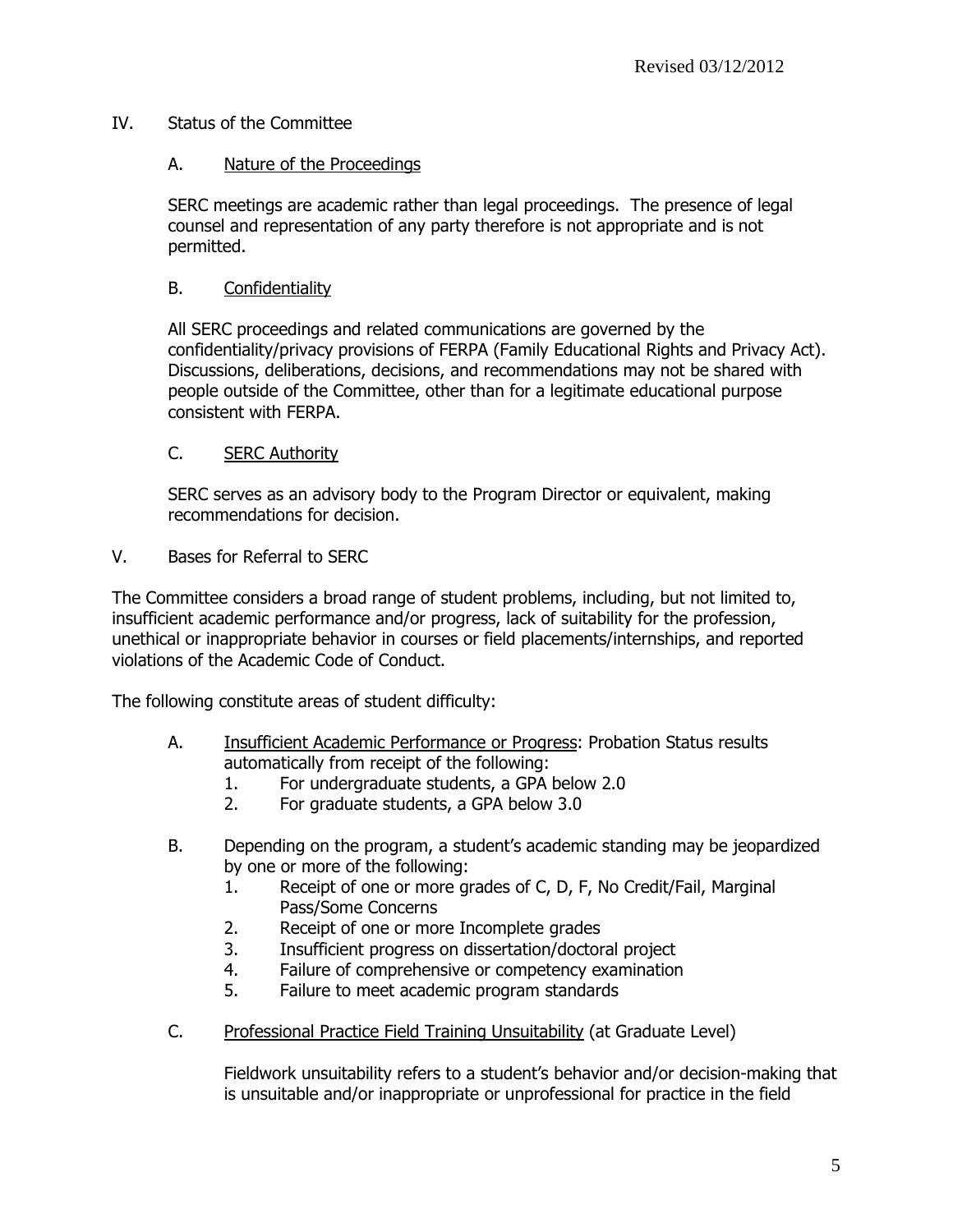setting, as established by the profession. Concerns in the area of suitability for the profession include, though are not limited to, lack of development of professional skills within a field context; expressions of personal issues in ways that are inappropriate to the setting; lack of sensitivity to the perspectives of people from other cultures, religions, sexual orientation identity status, disability status and gender.

#### D. Unethical and/or Inappropriate Behavior

The University requires that all students adhere to the relevant principles of applicable professional and/or licensing body(ies) (e.g., professional association codes of ethics and the ethical requirements of professional licensing and certification boards relevant to the profession in which the student aspires to membership). Students are expected to conduct themselves in academic and professional settings, including field training/internship and research sites, in a manner consistent with the profession's expectations. Professional conduct includes respect for all University community members (including students, administrators, staff, faculty, supervisors), as well as for all clients and personnel at training sites.

E. Academic Code of Conduct Violations and Infractions

#### **Violations**

- 1. Examination Behavior: Any intentional giving or use of external assistance during an examination without the express permission of the faculty member giving the examination.
- 2. Fabrication: Any falsification or invention of data, citation, or other authority in an academic activity.
- 3. Plagiarism: Any passing off of another's ideas, words, or work as one's own.
- 4. Unauthorized Collaboration: Collaboration in any academic exercise unless the faculty member has stated that such collaboration is permitted.
- 5. Previously Submitted Work: Presenting work prepared for and submitted to another course.
- 6. Unauthorized Research: Failure to obtain approval of the Institutional Review Board for research involving human subjects.
- 7. Alteration or Misuse of Academic Documents: Any alteration or misuse of academic documents, including acts of forgery and/or furnishing false information.
- 8. Disruption of Academic Activity: Disruptive behavior, willful disobedience, profanity or vulgarity in a learning environment not limited to the classroom, practicum and internship sites.
- 9. Violations Defined by Faculty Member: Any other intentional violation of rules or policies established by a course faculty member/academic supervisor.
- 10. Assisting other Students in Acts of Academic Misconduct.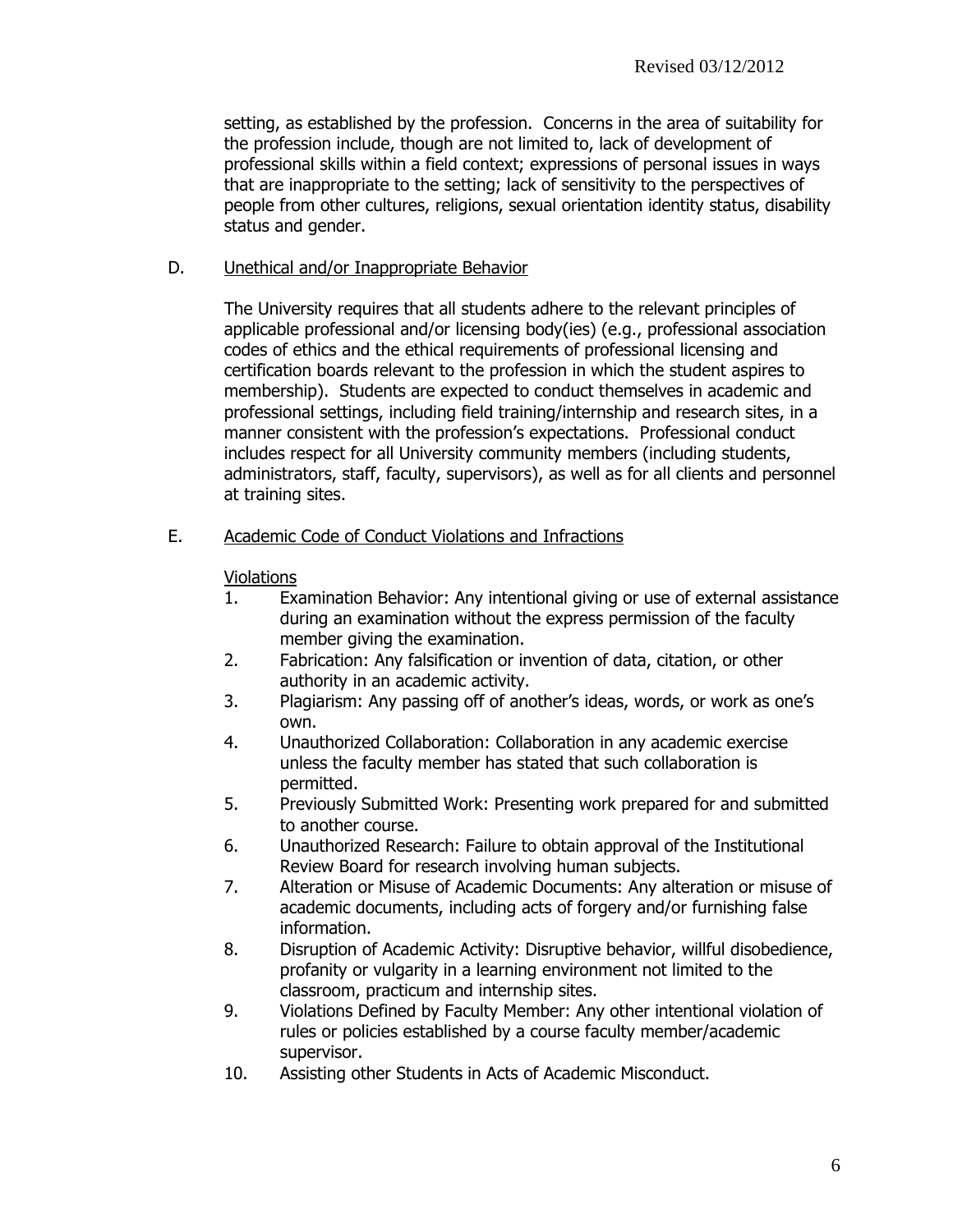(Note: Under certain exceptional circumstances involving serious violation listed above which pose a threat to the health and safety of the University community, disciplinary procedures administered by the campus senior administration may replace the procedures outlined below. These include circumstances in which a matter has been referred by the Program Director (or equivalent) or Dean. In the case of a violent act, the faculty member or administrator immediately contacts the appropriate individual as listed in the University Violence Prevention Policy as stated in the Employee Handbook, Faculty Handbook and undergraduate or graduate Student Handbook.)

# Infractions

 $\overline{a}$ 

The following acts are examples of infractions. Students found to have committed these acts are subject to sanctions described, as applicable, for infractions in the Sanctions section.

- 1. Any unintentional act that, if it were intentional, would be a serious violation.
- 2. Any serious violation of the rules or policies established for a course or academic exercise.

(Note: Repeated infractions may be considered for treatment as serious violations.)

- VI. Process of SERC Referrals and Procedures Governing the SERC Process
	- A. Students are referred to SERC through the following processes<sup>2</sup>:
		- 1. In cases where students have been placed on "automatic" Probation consistent with the provisions of Section V (A) of this policy, the Registrar's Office will promptly forward the names of those students to the relevant Program Director or equivalent, who will then forward the list to the relevant SERC Chair for scheduling a meeting with the student for determination of an appropriate remediation plan.
		- 2. In other instances of suspected insufficiency of academic performance and/or progress under Section V (A), and instances of suspected professional practice field training unsuitability under Section V (B), referrals shall come from the concerned faculty member, field supervisor, or field training committee or office to the relevant Program Director or equivalent. S/he, in turn will review and assess each referral for content and level of seriousness to determine whether or not the matter will need to be directed to the SERC for evaluation.
		- 3. Instances of suspected student difficulty falling under Sections V (C) or (D) may be referred to the relevant Program Director or equivalent by any concerned member of the community. These referrals shall undergo the same process of assessment and action as set out in subsection VI (A)(2), above.

 $2$  In cases involving students enrolled in dual degree programs, Program Directors (or equivalent) from both schools will consult and make determinations about SERC referral and/or process.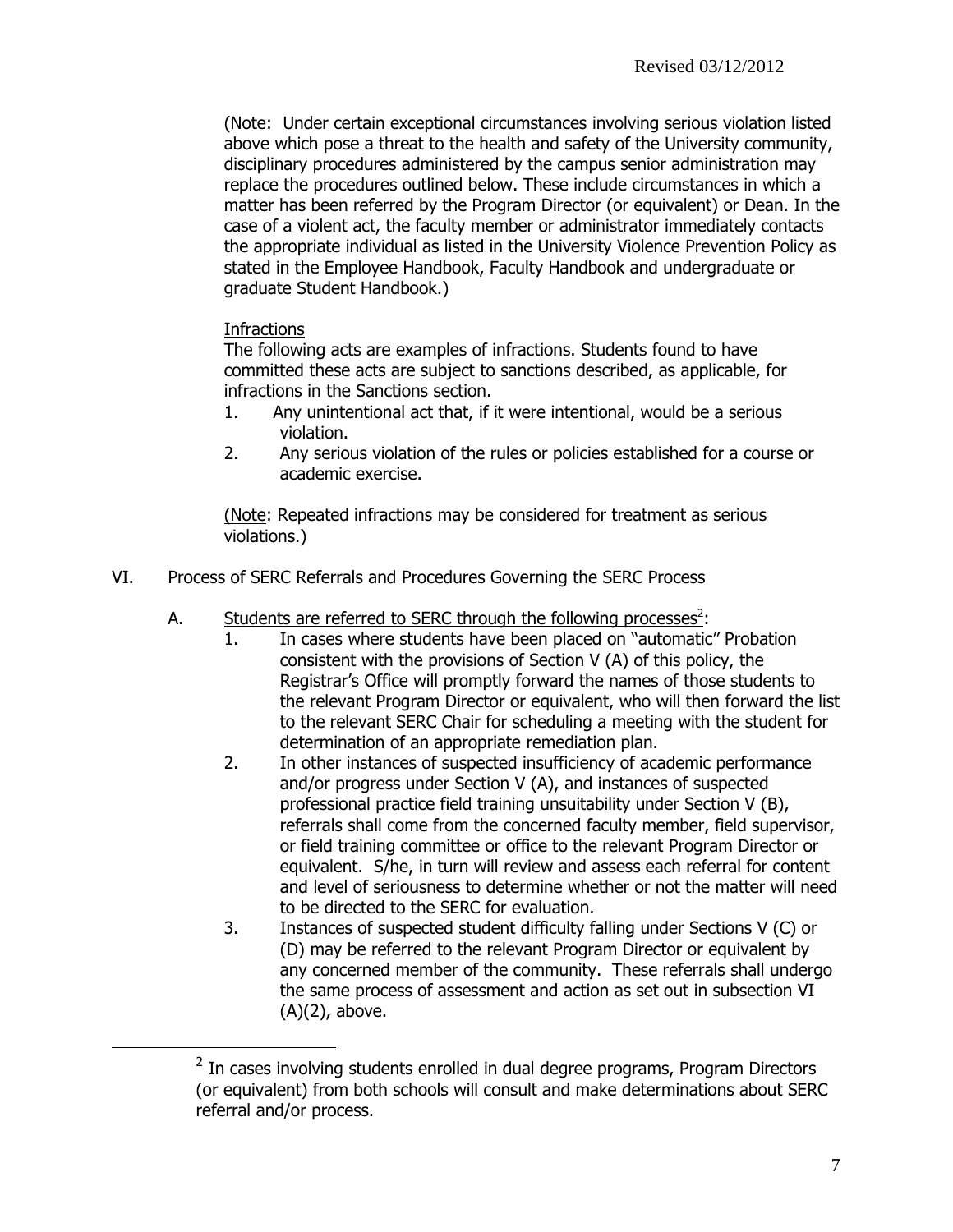4. For concerns under any other area of student difficulty, a member of the community may refer a concern to the relevant Program Director or equivalent. S/he, in turn, will review and assess each referral for content and level of seriousness to determine whether or not the matter will need to be directed to the SERC for evaluation. For concerns which represent a conflict of interest for the relevant Program Director or equivalent, s/he shall abstain from making the referral determination (and subsequent decision, should the case be referred to the relevant SERC), such determination/decision to be made instead by the relevant Academic Dean (or her/his designee).

#### B. Process to be Used by the SERC Committee Process Following Referral

1. Student Notification

The student (and his/her faculty advisor) referred to a SERC will receive written, confidential notification of a SERC meeting at which the student is to appear. The notification will be via mail (or delivery service) sent to the student's official address as listed in the University's data base. The recommended advance notice to a student to appear before a SERC is at least five (5) business days prior to the date of the meeting. An extension of the meeting time and date may be requested in writing by the student within two days of receipt of the notice. The SERC reserves the right to meet in the student's absence and make a recommendation that may result in decisions regarding academic status and continuation in the program.

Written notification of the meeting will include the following:

- Time, date and place of the SERC meeting;
- Specific areas of student performance and/or behavior to be reviewed at the meeting;
- The student's rights in the meeting (e.g., opportunity to respond to the specific areas of concerns and to present supporting written materials) and responsibilities (e.g., obligation to answer questions and concerns of Committee members);
- The student's right to be accompanied to the meeting by a nonattorney (with advance written notice);
- Contact information (to include address, telephone and e-mail contact information) for the relevant SERC Chair.

## 2. Meeting Session and Right to be Accompanied

During the SERC meeting about a student's case, the Committee will ask the student to discuss the concerns, and will provide the opportunity for the student to explain any factors that may be related to the concerns and discuss any actions that the student has already taken or plans to take to resolve the concerns. The SERC members may actively comment, ask questions, investigate and make suggestions that are intended to be beneficial to the student. As appropriate, the Committee may also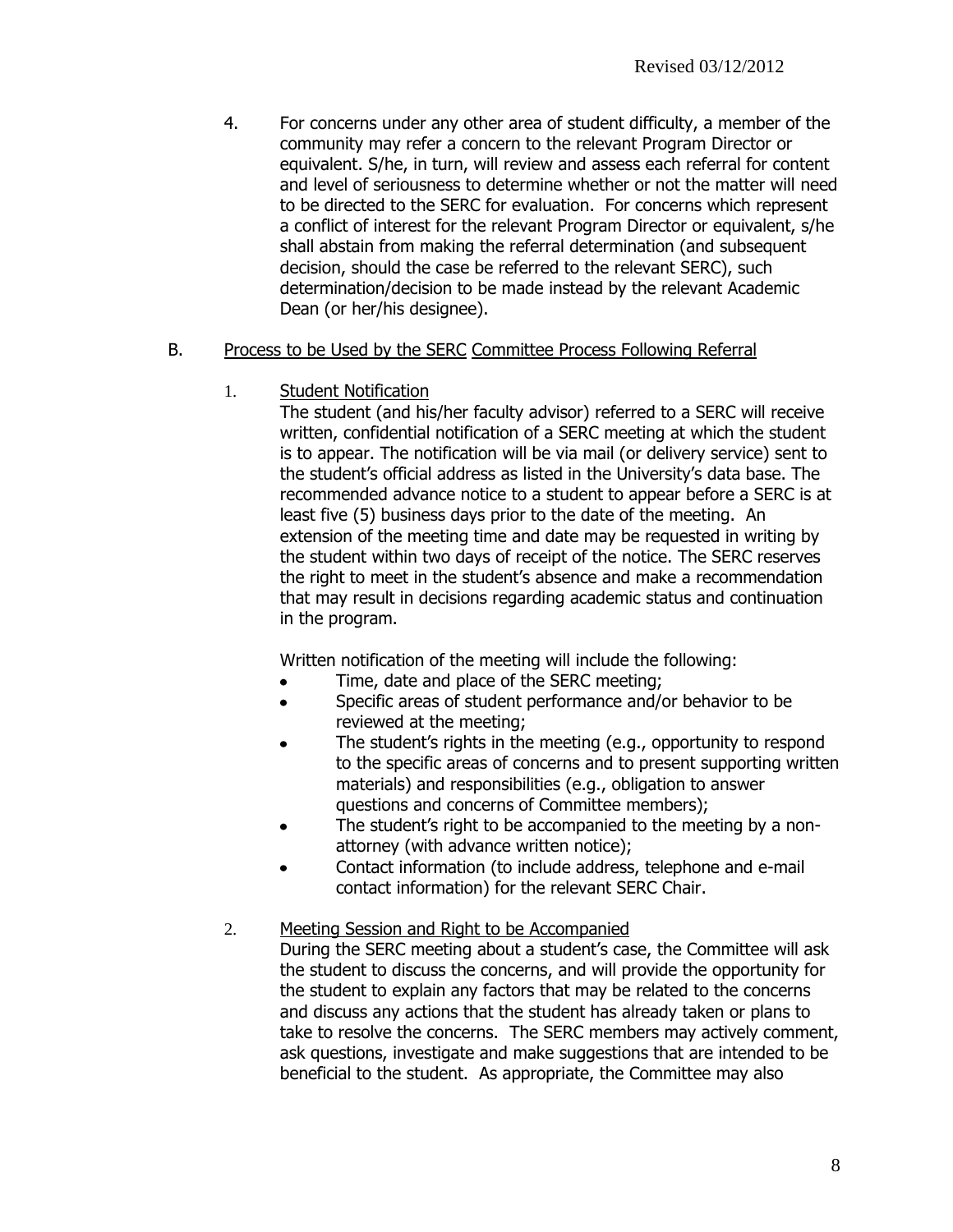discuss with the student possible recommendations for resolution of the problem(s).

A student has the right to be accompanied to the Committee meeting by one person of her/his choice (other than legal counsel), provided the Committee Chair receives advance written notice (24 hours or greater) of the person's name and relationship to the student. An invited guest attends with the understanding that his/her role is to provide non-verbal support to the student. Invited guests may not participate in the meeting or provide active guidance or assistance to the student concerning the issues discussed.

3. Further Action

If a recommendation cannot be reached within the Committee and/or additional action is required, the Committee members may obtain additional information and may contact relevant resources to provide more information on the specific areas of concern (i.e., instructors, field training supervisors, administrators, staff and students). A timeline will be established to receive and review this information so that a recommendation can be reached within a reasonable period of time. Under normal circumstances, this timeline shall not exceed 20 business days. In extraordinary cases, the timeline shall not exceed 40 business days.

C. Sanction Considerations

The Committee will consider the following factors in arriving at a recommendation as to what, if any, sanction and/or remediation plan, should be imposed:

- 1. The degree and nature/type of academic, behavioral ethical or professional difficulty;
- 2. The degree of the student's willingness to resolve the problem;
- 3. The student's past history with the SERC and with any other University disciplinary process;
- 4. The student's year in the program;
- 5. Any other factor (particular to the student, e.g., disability status) that SERC determines has bearing on the issue(s) before it;
- 6. Financial ramifications of recommended action(s); and
- 7. The impact of lack of access to University resources, including faculty, if a mandatory leave is recommended.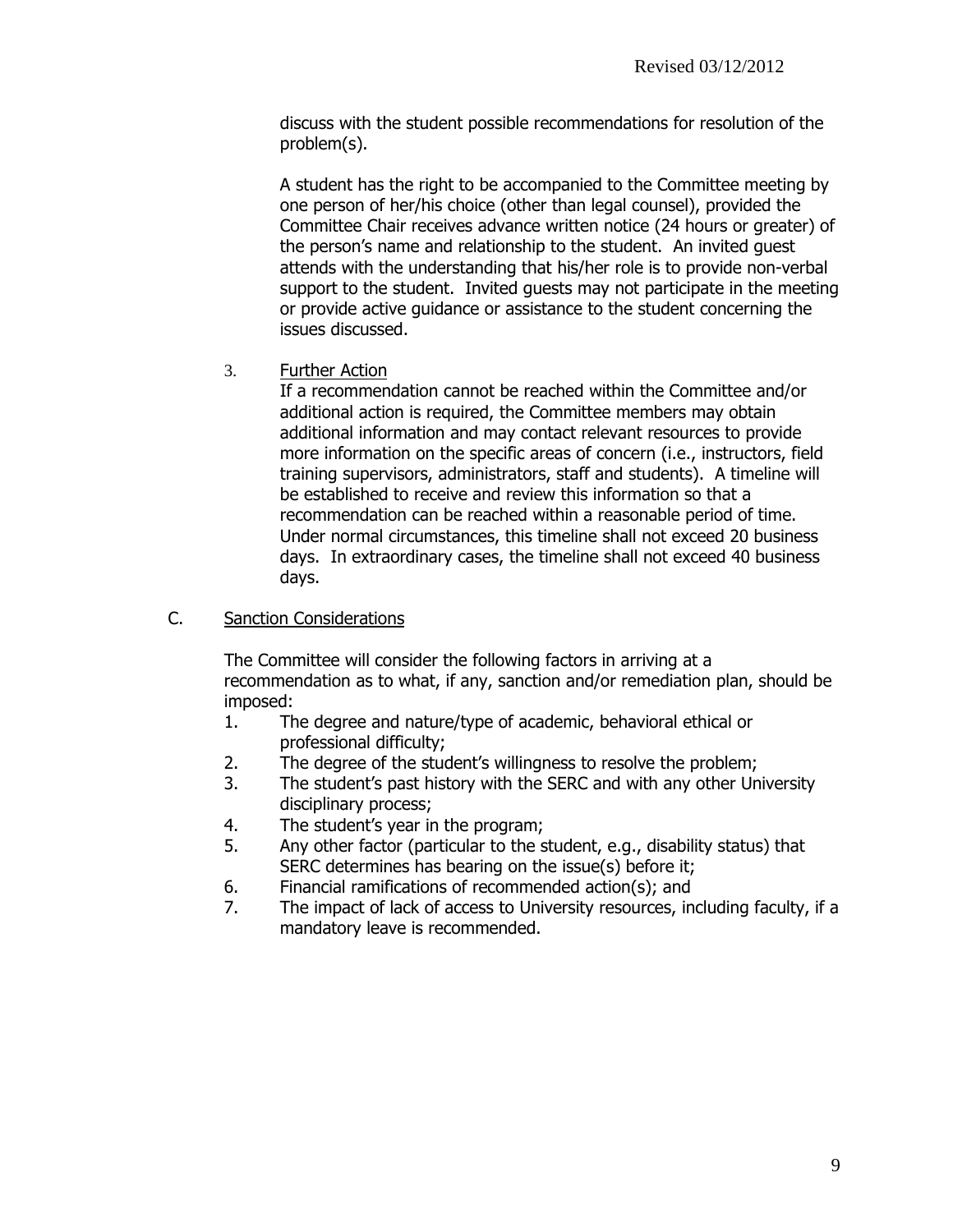## D. Recommendation and Decision Process

- 1. Recommendations from the SERC should normally be forwarded by the Committee Chair to the relevant Program Director or equivalent within 40 business days of the date the matter was referred to the Committee. Each recommendation should clearly state:
	- a) The reason(s) for and source of the SERC referral;
	- b) The student's relevant academic history and any unique relevant personal circumstances;
	- c) The student's perceived understanding of the problem(s) and response;
	- d) The actions the student has taken to date to correct the problem(s); and
	- e) The Committee's recommendation either that no action is required, or that of a particular sanction, or a remediation plan should be imposed. When a remediation plan is recommended, the Committee shall specify the recommended time-frame applicable to the recommended remediation process including the conditions for lifting the sanction (if applicable), and any recommended follow-up.
- 2. Under normal circumstances, within 10 business days of receiving the recommendation, the Program Director or equivalent will, following careful review and consideration of the relevant correspondence and all supporting materials, take one of the following actions:
	- a) Refer the matter back to the Committee for further consideration and review with appropriate explanation;
	- b) Send a written letter to the student confirming the Committee's recommendation(s);
	- c) Substitute another course of action for the Committee's recommendation(s), in which case, the Program Director or equivalent prepares and sends to SERC a written explanation and rationale for the change. A copy of the explanation will also be filed in the Program's SERC record file, along with the original SERC paperwork. In this instance, the Program Director or equivalent sends written notification to the student and the student's advisor of the final decision without reference to the Committee's original recommendation;<sup>3</sup> OR
	- d) Send a letter to the student that incorporates some, but not all of the Committee's recommendations (in which case the same explanatory correspondence and supporting paperwork requirements apply as in the preceding subsection (VI) (D)(2)(c).<sup>[3](#page-9-0)</sup>

 $\overline{a}$ 

<span id="page-9-0"></span> $3$ In these instances, the Program Director is encouraged to consult with other appropriate colleagues prior to making the final decision (maintaining to the extent possible the privacy of all concerned).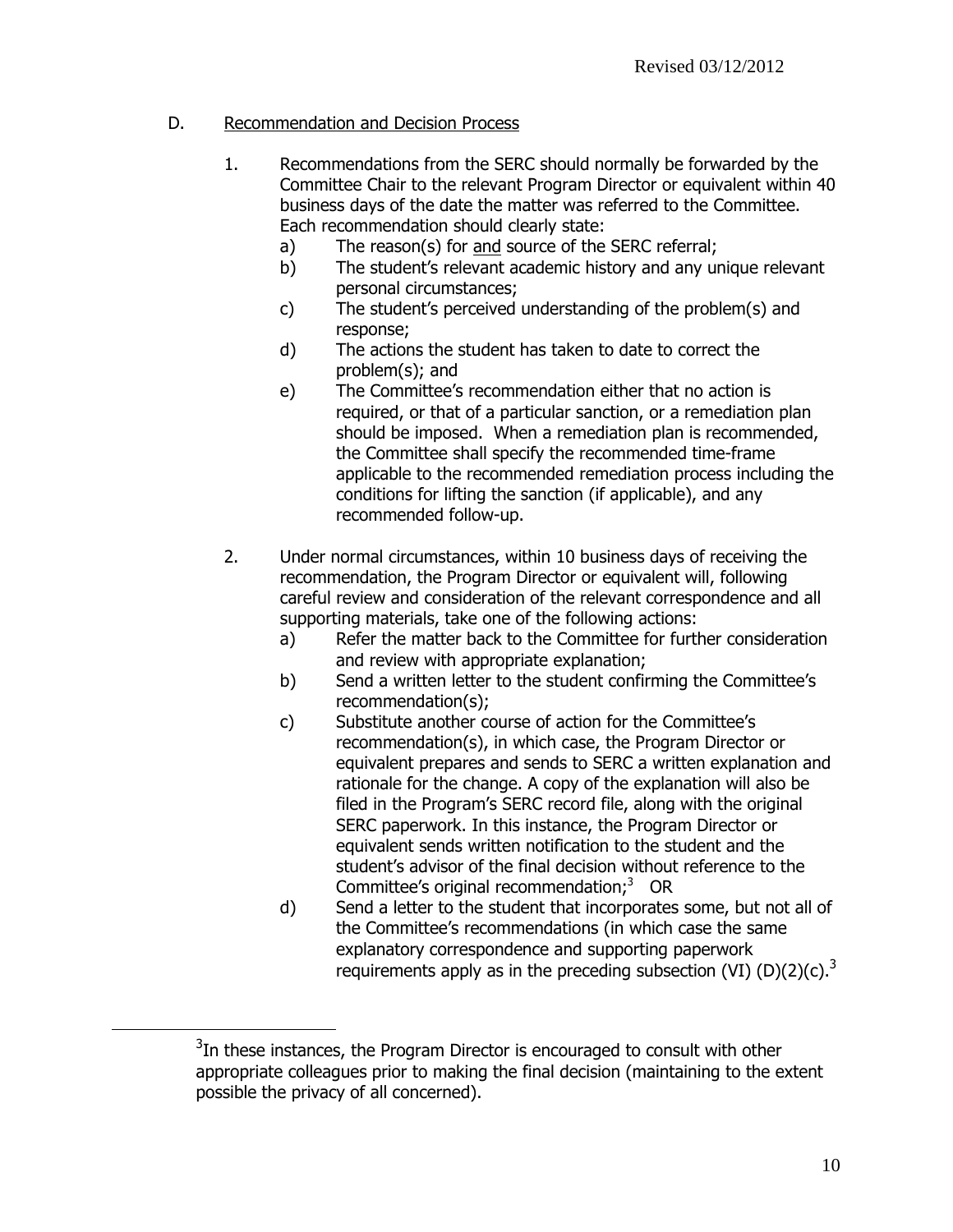#### E. Appeals Process

A student has the right to appeal a decision of the Program Director or equivalent to the relevant Academic Dean (or alternate University official, in the event of a conflict of interest).

Appeals will only be considered when they are received in writing within ten (10) business days of the date of the decision letter. Students may not appeal Warning or Probation status.

Appeals may be made only on the basis that one or more of the following factors contributed to an unfair or unsupported SERC decision: a) SERC process deviated from applicable SERC policy/procedures; b) violation(s) of other University policies, rules or procedures; c) preponderance of facts not consistent with the SERC decision; d) new information not available at the time the matter was originally considered by a SERC; and e) bias or discrimination in the review process.

When an appeal is made, the SERC and Program Director or equivalent, at the request of the Academic Dean (or alternate University official), will cooperate fully in presenting and discussing the recommendations and actions. The same University official decides the appropriate process for consideration of the appeal.

Absent unusual circumstances, appeals processes should normally be completed within twenty (20) business days of receipt of the appeal. Appeals decisions under this section are final.

#### VII. Feedback to Involved Parties

Correspondence from the Program Director or equivalent to the student should be marked "Confidential" and will be mailed to the student's official address listed in the University's data base. It should include all areas specified in Section VI ( $D$ )(1)(a-d) of this policy, and the decision by the Program Director or equivalent. In addition, the letter should include notice of the student's right to appeal the decision to the Dean, as set out in Section VI (E) above. It should also include the name of a person for the student to contact if s/he has questions. The Program Director or equivalent should normally be expected to send this letter to the student within ten (10) business days of the date s/he receives the recommendation from SERC.

In cases resulting in disciplinary action, a copy of the decision letter will be given routinely to the student's Academic Advisor and, if the matter pertains to a field training/internship issue, to the student's Field Training/Internship Advisor. In addition, in cases resulting in Probation, Mandatory Leave of Absence, Suspension, or Termination copies of the decision letter are also sent to relevant administrative personnel (e.g., the campus Registrar). A copy of the decision letter is also placed in the student's academic file and, if pertinent, the Field Training/Internship file. In addition, if the decision of the Program Director or equivalent involves a faculty member (e.g., if the remediation plan requires a particular action on the part of a faculty member, a change in advisor or dissertation chair, re-enrollment in a course, etc.), then that faculty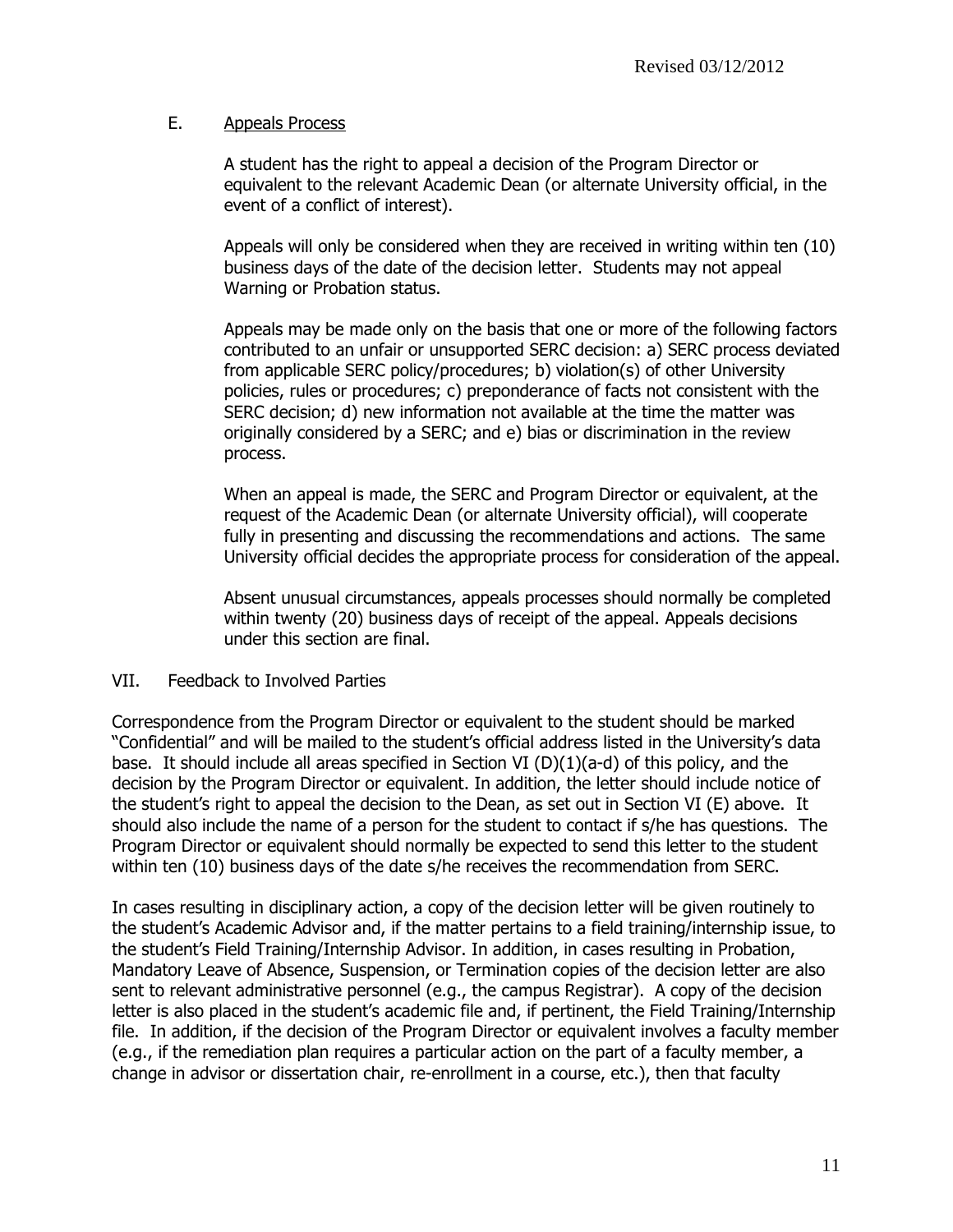member is provided specific feedback on his/her involvement by the Program Director or equivalent; the confidentiality of the process is maintained as much as possible.

- VIII. Outcomes/Sanctions Under SERC Process
	- A. For cases in which no student difficulty is found, no sanction or remediation will be recommended. The case will instead be recommended for dismissal. If the Program Director agrees on this course of action, the complaint materials will not be made part of the student's academic file.
	- B. For cases referred to SERC due to low GPA ("automatic" Probation Status), the SERC will recommend to the Program Director or equivalent an appropriate remediation plan.
	- C. For all other cases involving concerns of academic performance or progress, or concerns related to professional practice field training suitability, or unethical or inappropriate behavior, the SERC will determine if action is required, and if so, it will recommend one of the following actions to the Program Director or equivalent:
		- 1. Warning

Warning Status, with or without a remediation plan, can be recommended by the SERC when a student's academic work or professional development falls below University or program standards, but the nature of the difficulty or infraction does not require more serious or more immediate action.

2. Probation

Probationary Status is recommended when a student's academic progress or professional development has been inconsistent with University requirements. A student is given a specific amount of time (usually one term) in which to remediate the cause(s) of probation or will otherwise face dismissal from the program.

When a Program Director or equivalent acts to implement Warning or Probation, the SERC is usually responsible for monitoring and advising the progression of a student in a remediation plan, where one has been imposed. The process for monitoring students includes regular reports from instructor, students and/or their advisors, reviewing student files and, as necessary and appropriate, recalling students to the Committee. It shall be the responsibility of the SERC in such circumstances to review the case and to determine whether the student has completed all of the requirements of the remediation, in which case the removal of the Probationary status will be recommended. In the event that the SERC determines that the conditions which resulted in Probation have not been remediated, the SERC may recommend other action, including a) continuance of the status of Probation or b) that a more severe sanction be imposed. The Program Director or equivalent will review the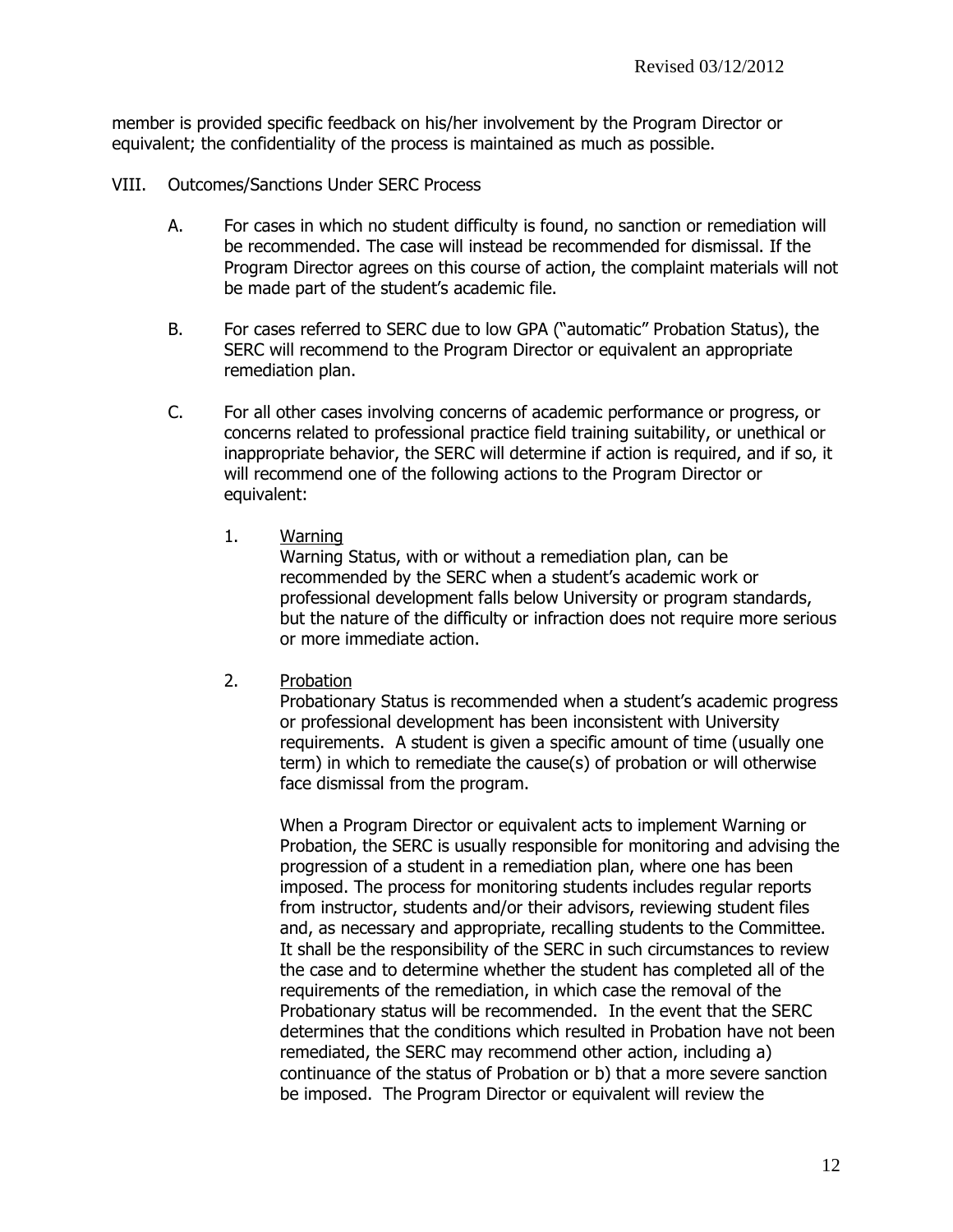recommendation of the SERC, make a determination as to appropriate action and send notification of this action to the student within ten (10) business days of receipt of the recommended action.

3. Mandatory Leave of Absence

A student is recommended for Mandatory Leave of Absence in cases in which the academic work or professional development, in the opinion of the Program Director or equivalent, and taking into consideration the SERC's recommendations, requires serious remediation that necessitates a required leave of absence in order to complete the required remediation. For Mandatory Leave of Absences lasting more than 180 days if the student has received federal student loans, the loans may go into repayment 6 months from their last day of attendance. The student may contact their lender to receive information on deferment and forbearance options while not attending school.

4. Termination

When conditions are judged to be of a serious nature and are not judged to be remediable, when a pattern of No Credit or Marginal Pass grades occurs, or when a serious violation of University or School standard of conduct and/or ethics occurs, or when a student has failed to remediate previously identified deficiencies within the specified time a student may be terminated from the academic program.

D. For cases which find infractions or serious violations under the Academic Code of Conduct, the following actions may be recommended by SERC and implemented by the Program Director or equivalent:

Note: When a Program Director or equivalent acts to impose a Remediation Plan under Subsections VIII (B) or (C), above, the SERC is usually responsible for monitoring and advising the student's progression under the plan. The process for monitoring students includes regular reports from instructors, students and/or their advisors, reviewing student files and, as necessary and appropriate, recalling students to the Committee. It shall be the responsibility of the SERC in such circumstances to review the case and to determine whether the student has completed all of the requirements of the remediation, in which case the removal of the Probationary status will be recommended. In the event that the SERC determines that the conditions which resulted in Warning or Probation status have not been remediated, the SERC may recommend other action, including that a more severe sanction be imposed. The Program Director or equivalent will review the recommendation of the SERC, make a determination as to appropriate action and send notification of this action to the student within 10 business days of receipt of the recommended action.

- 1. Infractions of the Academic Code of Conduct
	- a) Warning A letter is placed in the student's academic file indicating that an infraction of the Academic Code of Conduct occurred along with any recommended or required remediation.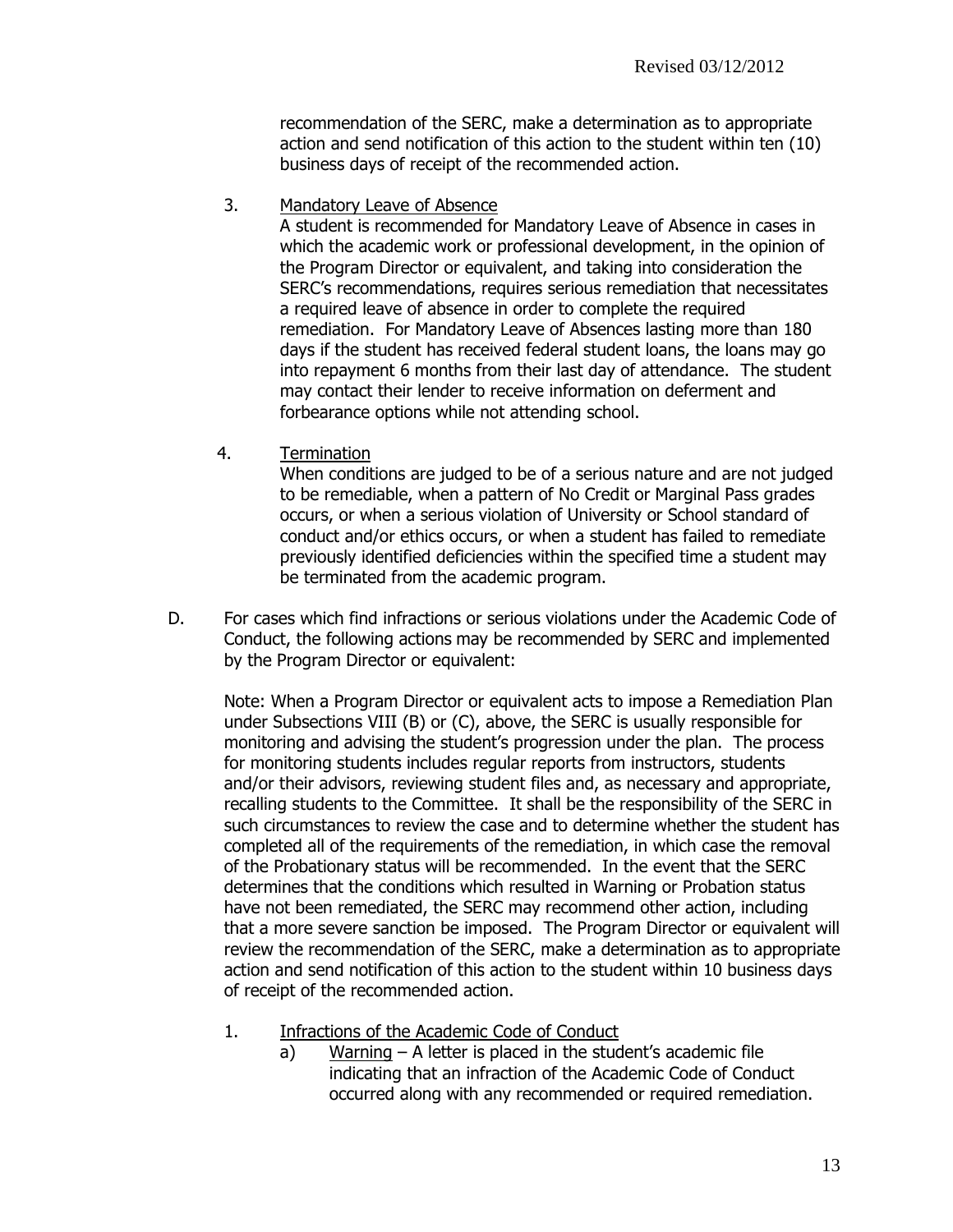- b) Probation Probationary status is a sanction imposed when the violation is judged to be more severe than warranting a Warning, but not so serious as to require a more serious sanction, such as termination from a class, program or from the University. In cases in which a student has been placed on Probation for violation of the Academic Code of Conduct, any subsequent violations of the Academic Code of Conduct (whether they are infractions or more serious violations) will result in an automatic application of the sanctions imposed in areas of serious violations (described below).
- c) Work assignments, Service to the University or other related discretionary assignments – This category of sanction may be required separate from or in addition to any action taken regarding an Infraction.
- d) Restitution A student may also be directed to provide compensation for loss, damage, or injury attributed to the student's actions or behavior. This may, at the discretion of the appropriate University authority, take the form of appropriate service, monetary/materials replacement or both.

## 2. Serious Violations of the Academic Code of Conduct

Actions in this section may be taken when the violation of the Academic Code of Conduct is judged to be more serious than an Infraction. Relevant disciplinary actions that may be taken include:

- a) Suspension from class for the remainder of the term, in which case the student must re-take the course, pay the required tuition for the course when it is retaken, and forfeit all tuition and fees paid for the course.
- b) Suspension from the University for a term or more with no transcript notation. Conditions for readmission will be specified when this sanction is imposed.
- c) Termination from the University with no transcript notation.
- d) Termination from the University with transcript notation indicating "Academic Misconduct Termination."
- e) Work Assignments and/or Restitution A student found to have committed a Serious Violation of the University Academic Code of Conduct may also be mandated to provide compensation for loss, damage, or injury. This may, at the discretion of the Program Director or equivalent, take the form of appropriate service, or monetary/material replacement, or both.
- IX. Liaison with Committees and Departments
	- A. SERC Communication

The SERC may have regular contact with the Program Director or equivalent to discuss policy, students, procedures or other issues that may arise in the course of its work. The Committee, acting through its Chair, will meet regularly with the program's faculty to answer questions, discuss policy and procedures, suggest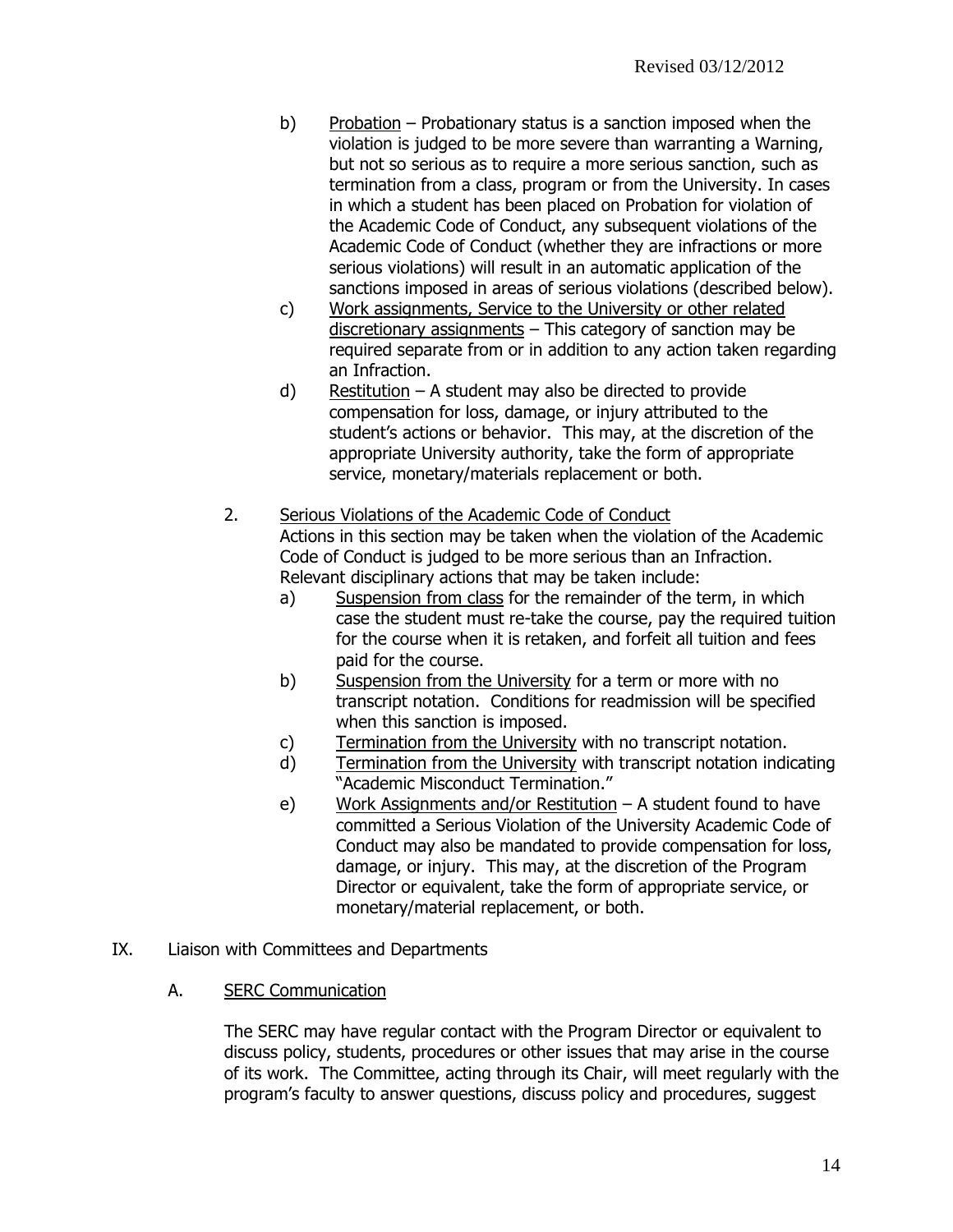preventative strategies, and/or to discuss general information related to the Committee's work.

B. Other SERC Committees

A Committee may have contact with other University SERCs to discuss issues related to students, policies and procedures that cross over the Programs and schools of the University.

#### C. University Counsel

The Committee Chair may consult with the University's Legal staff on issues of law and confidentiality.

## D. Student Affairs Office

Beyond consultation in committee with the Student Affairs representative(s), the Committee may, as necessary, consult with other relevant campus Student Affairs officers, including but not limited to, the Dean of Students, to discuss issues concerning students. In all such consultations, confidentiality will be required both of the SERC and of those with whom SERC consults.

#### X. Miscellaneous Policy Provisions

A. Advisors

Students' academic advisors and, as applicable, field training/internship advisors, may be copied on relevant Committee correspondence to students for information and follow-up. Though their attendance is not obligatory, these advisors are welcome to accept students' invitations to accompany them to the students' SERC meetings. Committee members may also maintain regular contact with such advisors when such contact is relevant to the SERC's prescribed duties. As appropriate or required, advisors may receive correspondence of relevant material concerning their students. The SERC may also ask advisors to monitor specific aspects of remediation plans and to submit reports to the SERC concerning the student's progress.

#### B. Records

1. Educational Records

The record of the final determination in all cases (except those resulting in dismissal by the Program Director or equivalent) will be maintained in the educational record of the student in the Registrar's Office for a period of not less than five (5) years after the student's departure from the University. A request for removal of transcript notation of "Academic Misconduct Termination" may be submitted by the student to the Office of the Academic Dean after three (3) years. The decision of the Dean with respect to such removal shall be final.